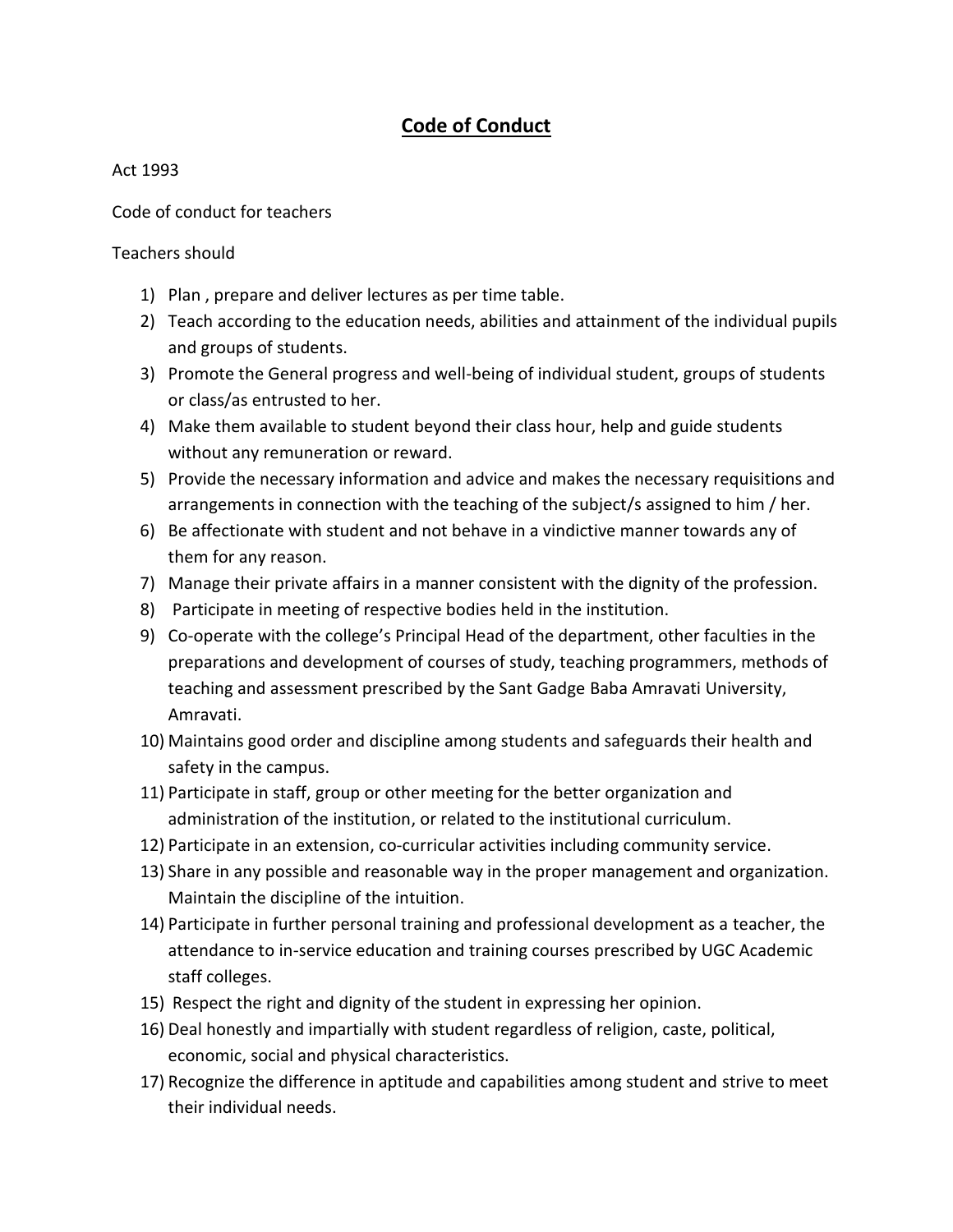- 18) Encourage student to improve their attainments, develop their personalities and to contribute to community welfare.
- 19) Inculcate among student scientific outlook and respect for labor and of democracy, patriotism and peace.
- 20) Aid student to develop the understanding of National Heritage and Goals
- 21) Refrain from inciting student against other student, colleagues or administration.

## CODE OF CONDUCTS

Every student (regular, external)

( As per Clause 95 of the Maharashtra Universities Act , 1994 & Gazette Notification part two 77/2012 dated 21 June 2012 of S.G.B.A.U. Amravati )

- Conduct her properly and observe strict discipline within class rooms, Library laboratory, and college campus.
- He will also maintain discipline during tours, excursions and educational trips organized by the institution
- She shall not do any act that directly causes to the functioning of the institution
- She shall attend all the lectures and practical as prescribed by the University
- Any student found indulging in acts contrary to above mentioned code of conduct; disciplinary action will be taken against him/ her by, or on behalf of, the Principal as mentioned in act notification of the S.G.B.A. U . Amravati.

The following acts will be treated as gross indiscipline that can incite action:

- Securing admission to any UG and P. G courses using fabricated documents or by suppression of facts
- Refusing to produce the identity card issued by the institution on demand in the campus
- Obstructing any student to take part in academic , co-curricular, cultural or extension activities
- Possessing or selling or distributing or consuming smoking products & alcohol within the campus
- Interacting with media, Commenting & posting derogatorily to the institution on social media, recording & providing audio, video clips in & of the campus area without prior permission of Principal.
- Possessing or using any firearm or lethal weapons or explosives.
- Possessing or consuming or distributing any intoxicating chemicals & drugs.
- Indulging in any act of ragging, Sexual Harassment, Violence in premises & campus.